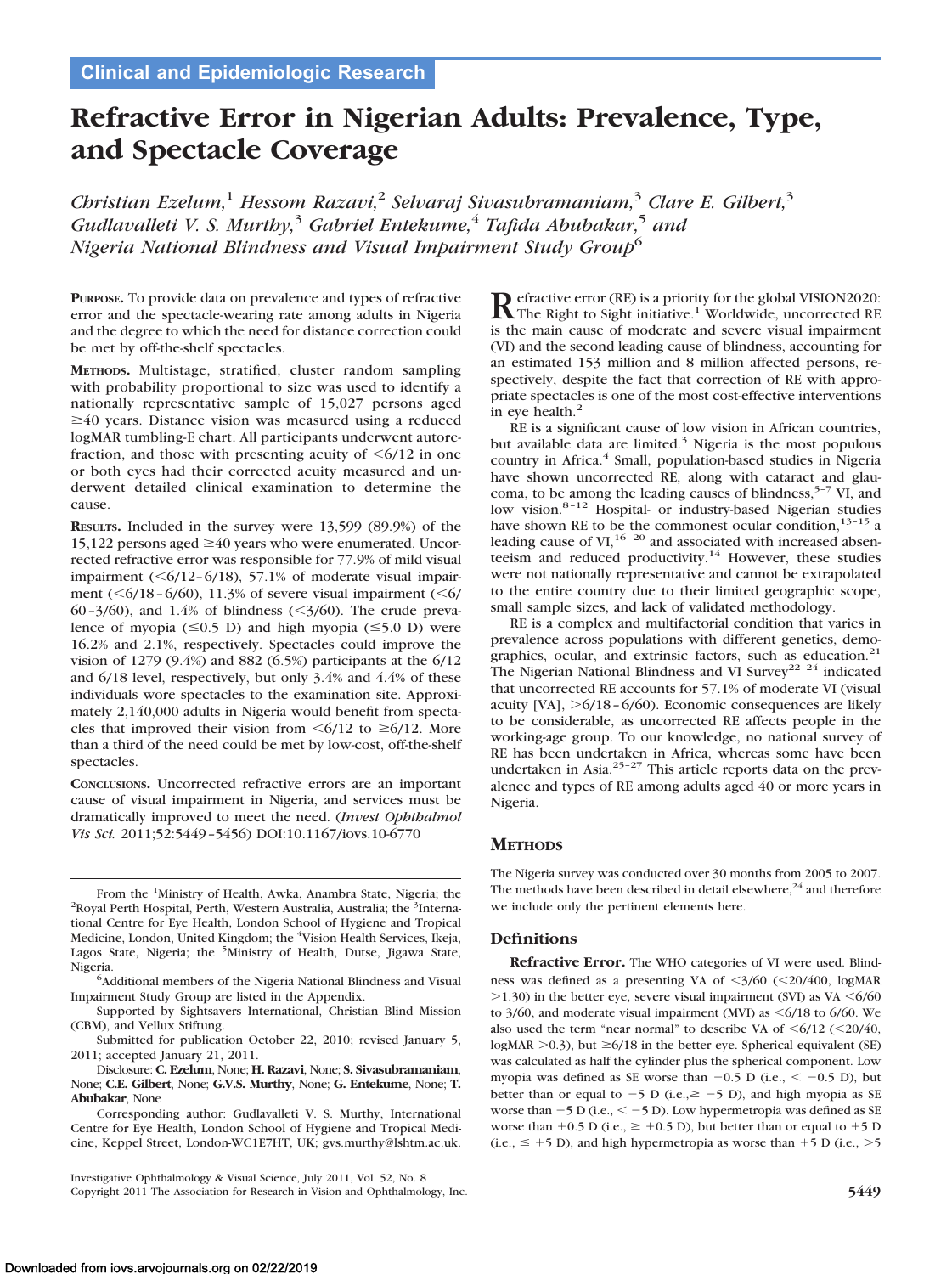D). Astigmatism (minus cylinder format) was defined as a cylindrical error worse than 0.75 D (Table 1).

**Improvers.** Participants whose unaided VA was  $\leq 6/12$  in the better eye but subsequently improved by one or more visual categories, either with their spectacles or with best correction, were labeled "improvers."

**Need for Spectacles.** The need for spectacles among the improvers could either have been "met" or "unmet." So as to be comparable with other surveys, "met need" describes the number of participants who wore distance spectacles and had VA  $\leq 6/12$  in the better eye without correction, but who achieved 6/12 or better in the better eye with their present distance spectacles. "Unmet need" was defined as the number of participants who did not wear spectacles and who had VA  $\leq 6/12$  in the better eye without correction, but who could achieve  $\geq 6/12$  in the better eye with correction. Met need and unmet needs were also calculated with a cutoff of  $\leq 6/18$  in the better eye.

Some participants presented for VA measurement wearing spectacles, but with an incorrect prescription, defined as a presenting VA of  $\leq 6/12$  (or  $\leq 6/18$ ), which improved by one or more VA categories with best correction. If best correction improved their VA to  $\geq 6/12$  (or  $\geq$  6/18) they were defined as having unmet need at the relevant cutoff.

**Spectacle Coverage.** The percentage of spectacle coverage was defined as: met need/total need  $\times$  100%, where total need is met need unmet need.

## **Sampling Design and Sample Size**

The sample size necessary to meet the parameters of the study was calculated as 15,375 persons aged 40 years or above. Multistage, stratified, cluster random sampling, with probability proportional to size was used to identify a nationally representative sample. Stratification was by place of usual residence (urban/rural). A cluster size of 50 eligible adults was used in randomly selecting a total of 310 clusters across the country, of which 226 (72.9%) were rural and 84 (27.1%) were urban. Five clusters had to be abandoned due to civil unrest or refusal to participate.

#### **Sampling Process, Enumeration, and Registration**

Enumerated respondents were invited to attend the "temporary clinical station" set up in each cluster. Eligible respondents were registered with a unique identification number, after verifying their age and residency status, and recording information on sex, ethnic group, occupational status, religion, educational attainment, water supply, and household sanitation.

#### **Visual Acuity Measurement**

Visual acuity was measured by an ophthalmic nurse at the central examination site, using a reduced log MAR tumbling-E chart to take three separate measurements. This chart has been validated for use in surveys.<sup>28</sup> First, unaided VA of each eye was measured at 4 m (even if they habitually used distance spectacles), followed by a second assessment of both eyes together (unaided VA). Those who had distance glasses were then reassessed wearing their available glasses (presenting vision). Participants with  $VA \leq 6/12$  in one or both eyes underwent extensive examination, including dilated funduscopy.

#### **Refractokeratometry**

All participants had noncycloplegic refraction by an optometrist using an autorefractokeratometer (ARKM-100; Takagi Seiko, Japan) that was regularly calibrated. If automated readings could not be obtained, refraction was done manually. Participants with VA  $\leq 6/12$  in one or both eyes had their corrected VA measured by subjective refraction based on autorefraction readings. This method was used to estimate the contribution of RE to a participant's VI. VI due to significant RE and uncorrected aphakia was defined as acuity of  $\leq 6/18$  in the better eye before refraction improving to  $\geq 6/18$  in one or both eyes after refracwith a unique identification number, after verifying their age and<br>
residence status, and recording information on sex, ethnic group,<br>
occupational status, religion, educational attainment, water supply,<br> **Visual Acuity M** 

|                                                                                                                                                                                                                                                        |                | Low Myopi<br>$(-0.5 \text{ to}$<br>$\geq -5$ D) | High Myopia<br>$(< -5 D SE)$ |                                | Low                | $> 0.5$ to $\geq 5$ D)<br>ypermetropia | Hypermetropia<br>(2D SE) |                    |                | High<br>Hypermetropia<br>(>5 D SE) | Emmetropia<br>$(-0.5 t)$<br>+0.5 D) |                                                    | Astigmatism<br>$(<-0.5$ DC) |                  |
|--------------------------------------------------------------------------------------------------------------------------------------------------------------------------------------------------------------------------------------------------------|----------------|-------------------------------------------------|------------------------------|--------------------------------|--------------------|----------------------------------------|--------------------------|--------------------|----------------|------------------------------------|-------------------------------------|----------------------------------------------------|-----------------------------|------------------|
| e Group                                                                                                                                                                                                                                                |                | $\delta$                                        |                              | $\sqrt{6}$                     |                    | ℅                                      |                          | ళ                  |                | $\delta$                           | z                                   | ళి                                                 |                             | ℅                |
|                                                                                                                                                                                                                                                        |                |                                                 |                              |                                |                    |                                        |                          |                    |                |                                    |                                     |                                                    |                             |                  |
| $W$<br>$W$ and $W$ and $W$<br>$W$ and $W$ and $W$<br>$W$ and $W$ and $W$<br>$W$ and $W$ and $W$<br>$W$ and $W$<br>$W$ and $W$<br>$W$ and $W$<br>$W$ and $W$<br>$W$ and $W$<br>$W$ and $W$<br>$W$ and $W$<br>$W$ and $W$ and $W$ and $W$<br>$W$ and $W$ |                |                                                 |                              |                                |                    |                                        |                          |                    |                |                                    |                                     |                                                    |                             |                  |
|                                                                                                                                                                                                                                                        |                |                                                 |                              |                                |                    |                                        |                          |                    |                |                                    |                                     |                                                    |                             |                  |
|                                                                                                                                                                                                                                                        |                |                                                 |                              |                                |                    |                                        |                          |                    |                |                                    |                                     |                                                    |                             |                  |
|                                                                                                                                                                                                                                                        |                |                                                 |                              |                                |                    | 9 3 3 4 5<br>9 3 3 4 5<br>9 8 5 4 8 5  | 28882785                 | ついいいのけい<br>つけにいいけい | ∞              | 0.052000                           | 13889947                            |                                                    |                             |                  |
|                                                                                                                                                                                                                                                        |                |                                                 |                              |                                |                    |                                        |                          |                    |                |                                    |                                     |                                                    |                             |                  |
|                                                                                                                                                                                                                                                        | 1582388 948331 | $5077044$<br>$087844$                           | 15264854 1524859             | odword bowdod<br>Odword oowdod | 5878875<br>1987887 |                                        |                          |                    | $\overline{6}$ |                                    |                                     | 4210810<br>4210828                                 | 1355<br>1955<br>592<br>4215 | 908135<br>408536 |
|                                                                                                                                                                                                                                                        |                |                                                 |                              |                                |                    |                                        |                          |                    |                |                                    |                                     |                                                    |                             |                  |
|                                                                                                                                                                                                                                                        |                |                                                 |                              |                                |                    |                                        |                          |                    |                |                                    |                                     |                                                    |                             |                  |
|                                                                                                                                                                                                                                                        |                |                                                 |                              |                                |                    |                                        |                          |                    |                |                                    |                                     |                                                    |                             |                  |
|                                                                                                                                                                                                                                                        |                |                                                 |                              |                                |                    |                                        |                          |                    |                |                                    |                                     |                                                    |                             |                  |
|                                                                                                                                                                                                                                                        |                |                                                 |                              |                                |                    |                                        |                          |                    |                |                                    |                                     |                                                    |                             |                  |
|                                                                                                                                                                                                                                                        |                | 934848991                                       |                              |                                | <b>823482</b>      | 855884<br>858584                       | 848878                   |                    |                | 3<br>2000000                       |                                     | n 1 1 1 1 9 10<br>8 7 1 1 1 9 2 3<br>6 7 1 1 2 2 3 | 8885588                     | 465896<br>465896 |
|                                                                                                                                                                                                                                                        |                |                                                 |                              |                                |                    |                                        |                          |                    |                |                                    |                                     |                                                    |                             |                  |

Data are for right eyes, excluding eyes with cataract surgery. Data are for right eyes, excluding eyes with cataract surgery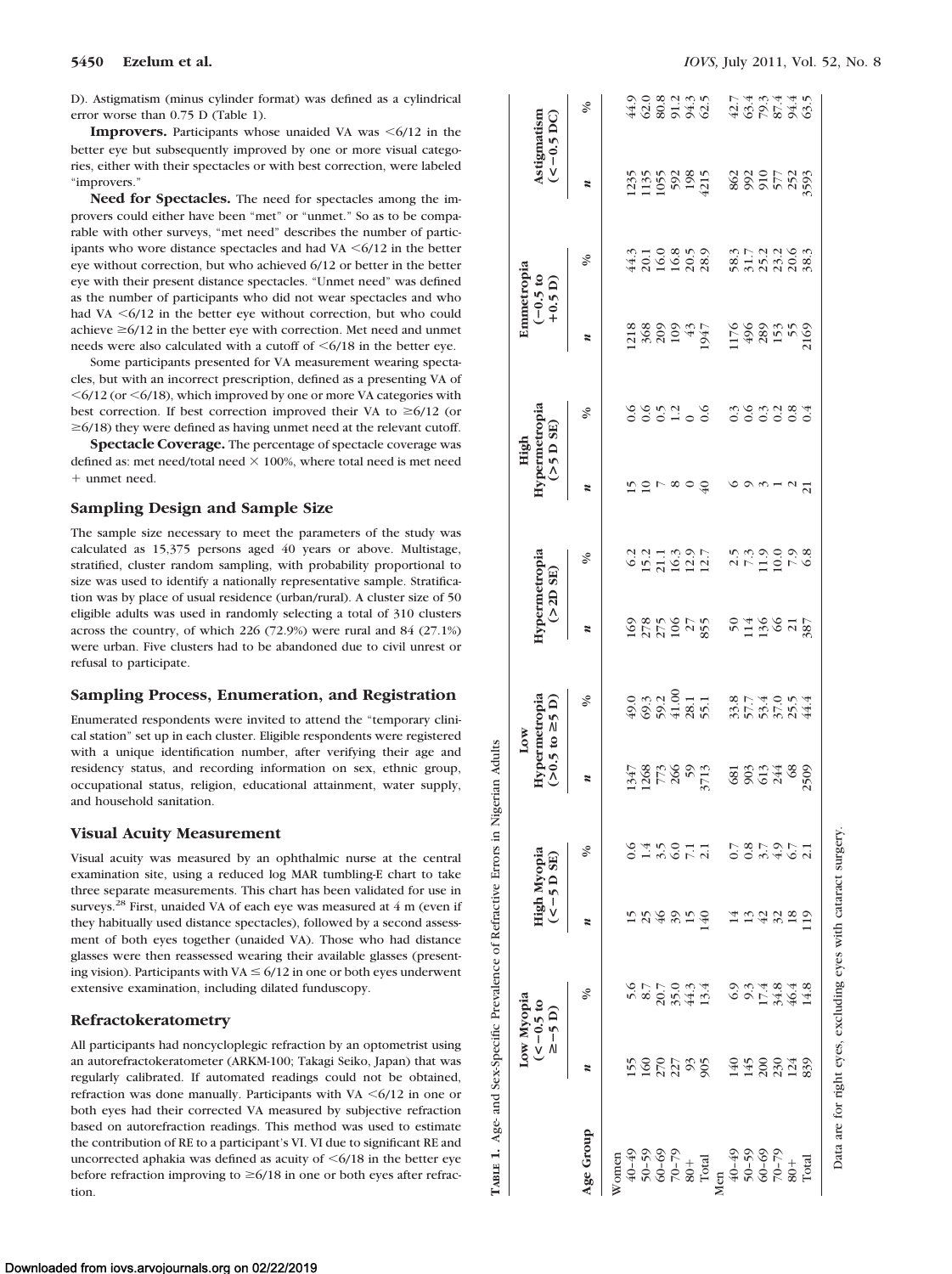#### **Eye Examination**

Participants had an initial anterior segment examination using a torch, including grading lens opacities (LO) against the red reflex, using the Mehra-Minassian (MM) system.29 Information on the location and type of cataract surgery was elicited, as well as on the use of aphakic correction. Participants proceeded to a more detailed examination by a clinical ophthalmologist if they met certain criteria, including presenting  $VA < 6/12$  in one or both eyes. For these participants, the ophthalmologists determined the cause(s) of visual loss by using the principles outlined in the WHO Prevention of Blindness Performa (Version III).<sup>30</sup> All participants with VI were referred to the nearest eye facility.

A detailed examination was performed with a slit lamp microscope (SL 115 Classic Slit Lamp; Carl Zeiss Meditec AG, Jena, Germany), 81-D aspheric condensing lens (Volk Optical, Mentor, OH), Goldmann applanation tonometer, a two-mirror lens (Volk) with no flange for gonioscopy, and a digital camera (Visucam Lite Desktop Fundus Camera; Carl Zeiss Meditec AG).

## **Approvals**

The study adhered to the tenets of the Declaration of Helsinki and was approved by Ethics Committee of London School of Hygiene and Tropical Medicine and Nigeria's Federal Ministry of Health. Informed consent was obtained from the head of the household and all adult respondents.

## **Statistical Analysis**

There was a high correlation between right and left eyes (Pearson's correlation 0.72;  $P = 0.001$ ), and therefore, data are reported only for right eyes. All those with no recorded autorefraction results and those who were pseudo/aphakic in their right eyes were excluded. To ascertain effects of LO on RE, a further analysis excluded participants with significant LO, defined as grade 2B or more  $(MM)$  grading).<sup>29</sup> The odds ratio (presented with the 95% confidence interval) was used in univariate analysis of spectacle use with key variables, such as sex, literacy, education, occupation, and location of residence.

The following analyses were undertaken to determine proportion of individuals with significant RE who could potentially benefit from off-the-shelf spectacles. Individuals with presenting VA  $\leq 6/12$  in the better eye but improving to 6/12 or better were identified first. Individuals who had undergone procedures for cataract in both eyes (cataract surgery with/or without IOL, or couching) were then excluded. The following criteria were explored for suitability for off-theshelf spectacles (1) anisometropia of  $\leq$ 1.0 D SE with  $\leq$ 1.0 D astigmatism in both eyes; (2) anisometropia of  $\leq 1.5$  D SE with  $\leq 1.5$  D astigmatism in both eyes; and (3) anisometropia of  $\leq 2.0$  D SE with  $\leq$ 1.25 D astigmatism in both eyes.<sup>26</sup>

Data were analyzed (Stata 11.0; Stata Corp, College Station, TX), and prevalence estimates with 95% confidence intervals and OR from the regression analyses are presented. All analyses took account of additional variation due to stratified cluster sampling design. The design effect due to cluster sampling was taken into account in the calculation of confidence intervals and odd ratios in the regression analysis using the generalized estimating equation (GEE). The Wald *F*-test was used to assess the interaction effect in the multiple regression analyses. Variables with  $P \leq 0.2$  in univariate analyses were included in the multivariate models.  $P \leq 0.05$ was considered to be statistically significant.

#### **RESULTS**

#### **Demographics**

A total of 15,122 eligible adults aged 40 years and older were enumerated, 13,599 of whom were examined (89.9% response rate, which was similar across all geopolitical zones). The age and sex of those enumerated and those examined were similar, but younger men (40 – 49 years) were underrepresented (Pearson  $R = -3.94$ ;  $P < 0.001$ ).

Of the 13,599 participants examined, eight had no VA data, and 890 (6.5%) had no information on RE because of ocular factors including corneal opacity, phthisis, and inability to undergo refraction because of blindness. A further 299 (2.2%) participants who had undergone cataract surgery were excluded, leaving 12,402 participants for analysis. Some analyses also excluded 1,715 participants with significant LO, leaving 10,687 participants for analysis.

#### **Distribution and Prevalence of Refractive Error**

The distribution of SE refractive error for right eyes was leptokurtotic (Fig. 1). The overall mean and median SE were +0.36 D (95% CI, 0.32-0.41) and +0.63 D (IQR -0.13, 1.25), respectively. After excluding participants with significant LO, these were  $+0.67$  D (0.63, 0.70) and  $+0.63$  D (IQR: 0.13, 1.38), respectively (Fig. 1).

**Myopia.** The crude prevalences of myopia  $(< -0.5$  D) and high myopia ( $\le$  -5.0 D) were 16.2% ( $n = 2003$ ; 95% CI, 15.2-17.1) and 2.1% ( $n = 259$ ; 95% CI, 1.8-2.4), respectively (Table 1). After excluding participants with significant lens opacities, the crude prevalence of myopia was 9.4% (95% CI, 8.7%–10.2%) and of high myopia 0.7% (95% CI, 0.5– 0.9%). The men had a significantly higher prevalence of myopia (16.9% versus 15.5%; OR 1.29, 95% CI, 1.14 –1.47). The prevalence of myopia increased steadily with increasing age  $(P \leq 0.001)$ ; Fig. 2).

**Hypermetropia.** The crude prevalence of hypermetropia  $(> +0.5 \text{ D})$  was 50.7% ( $n = 6283$ ; 95% CI, 49.5-51.9), showing an inverse J-shaped distribution with age (Fig. 2). Excluding those with significant LO did not significantly affect prevalence of hypermetropia (52.1%; 95% CI, 50.8 –53.3). Prevalence of high hypermetropia was 0.5% (0.4%– 0.6%). The women had a significantly higher prevalence of hypermetropia (55.6% versus 44.7%, OR 1.55; 95% CI, 1.43–1.68).

**Astigmatism.** The crude prevalence of astigmatism was 63.0% (95% CI, 61.8 – 64.1), which decreased to 58.7% (95% CI, 57.5–59.9) after those with visually disabling lens opacity were excluded. Prevalence increased significantly with age  $(P =$ 0.001). After adjusting for age, the prevalence of myopia was 14.1% and of hypermetropia was 51.1%, which changed to 9.7% and 55%, respectively, when LO were excluded (Table 2).

#### **Sex, Literacy, Residence, and Occupation**

Univariate analysis showed that the men had a greater risk of myopia (OR 1.29, 95% CI, 1.14 –1.47), but a lower risk of hypermetropia (OR 0.61, 95% CI, 0.55– 0.66) than did women.



**FIGURE 1.** Refractive error in phakic participants, after excluding those with significant lens opacities.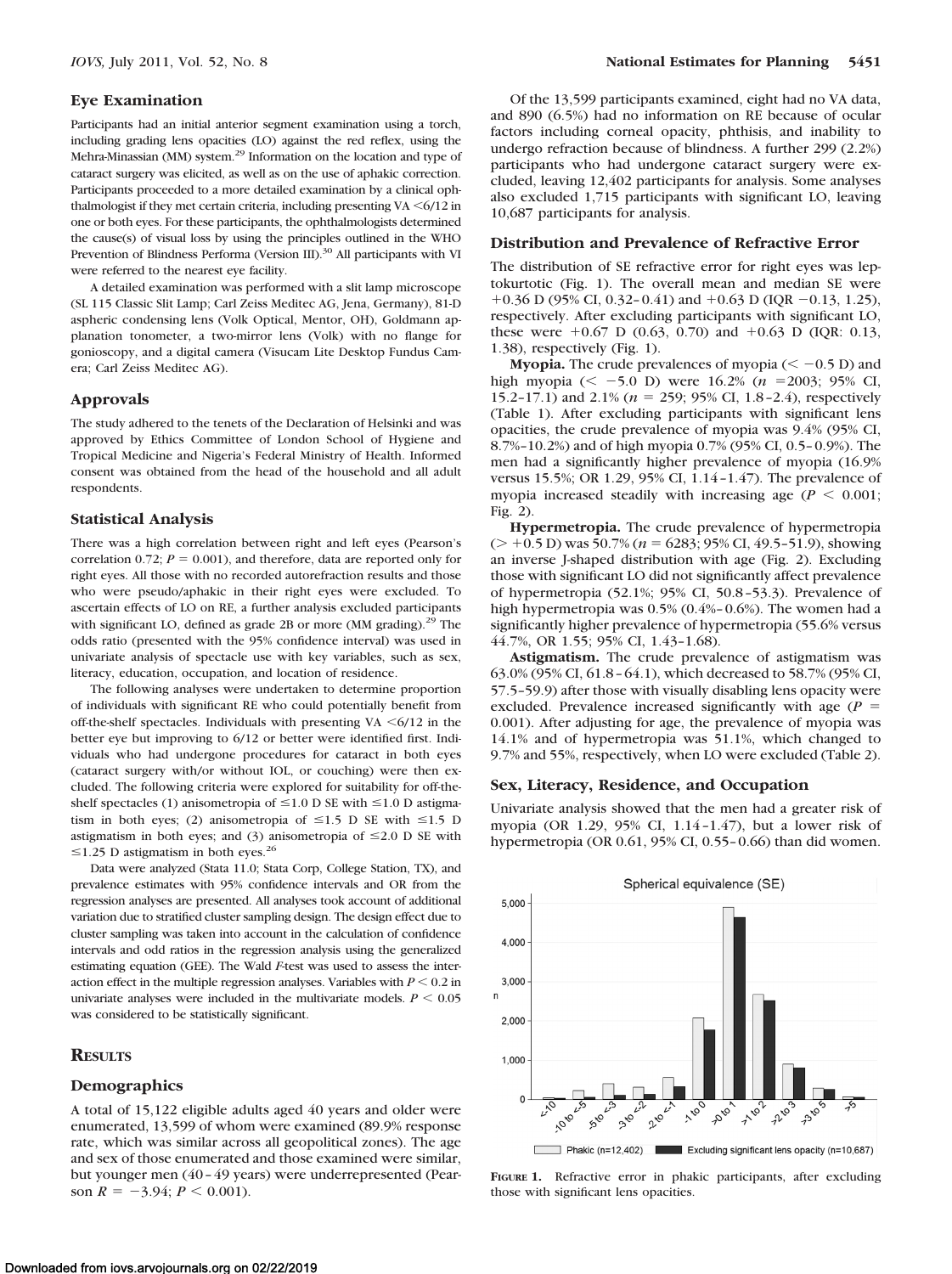

**FIGURE 2.** Crude prevalence of refractive errors and in a subgroup of participants without significant lens opacities.  $(-)$ LO, lens opacities (cataract) excluded.

Illiteracy was associated with myopia (OR 1.37, 95% CI, 1.19 – 1.58), hypermetropia (OR 1.35, 95% CI, 1.23–1.48), and astigmatism (OR 1.57, 95% CI, 1.44 –1.72). Residence in a rural area was associated with an increased risk of myopia (OR 1.35, 95% CI, 1.11–1.63) and astigmatism (OR 1.21, 95% CI, 1.08 –1.35). Manual occupation was also associated with myopia (OR 1.57, 95% CI, 1.35–1.84) and astigmatism (OR 1.50, 95% CI, 1.38 – 1.63; Table 3; Fig. 3).

## **Spectacle Wear**

Only 1.2% (169) of phakic participants (1.2%) wore distance spectacles to the examination site. Another 38 claimed to own distance spectacles, but did not habitually wear them and were classified as nonwearers. Of the 2003 adults identified as having myopia, only 28 (1.4%) were wearing spectacles, and none of those had high myopia ( $n = 258$ ). Of the 6823 participants identified with hypermetropia, 79 (1.3%) were wearing spectacles. The prevalence of spectacle wear increased with age (0.69% in 40 – 49-year-olds, 0.97% in 50 –59-year-olds, 1.22% in  $60 - 69$ -year-olds, and  $70 - 79$ -year-olds, and  $1.47\%$  in  $>80$ -yearolds). The 299 participants who had undergone cataract sur-

**TABLE 2.** Age-Adjusted Prevalence of Different Refractive Errors among Nigerian Adults

|                         |        |       | Prevalence $(\% )$ |
|-------------------------|--------|-------|--------------------|
| <b>Refractive Error</b> | N      | Crude | <b>Adjusted</b>    |
| Myopia                  | 12,402 | 16.2  | 14.1               |
| Emmetropia              | 12,402 | 33.2  | 34.8               |
| Hypermetropia           | 12,402 | 50.7  | 51.1               |
| Myopia LO               | 10,687 | 9.4   | 9.7                |
| Emmetropia LO           | 10,687 | 35.5  | 35.3               |
| Hypermetropia LO        | 10,687 | 55.1  | 55.0               |
| Astigmatism             | 12.402 | 63.0  | 60.3               |
| Astigmatism LO          | 10.687 | 58.7  | 59.2               |

(-)LO, excluding lens opacities (cataract).

gery were also more likely to be wearing spectacles (14.4% versus 0.9% in phakic participants).

## **Improvers and Incorrect Prescriptions**

A total of 2248 (16.5%; 95% CI, 15.7–17.4) participants were improvers. We estimate that 3,890,000 (95% CI, 3,700,000 – 4,100,000) adults over 40 years of age would require optical correction to improve VA status by at least one vision category. Just over half ( $n = 80, 51.0\%$ ) of the spectacle wearers had an incorrect prescription at the 6/12 cutoff; this number was lower at the  $6/18$  cutoff ( $n = 65, 41.4%$ ).

## **Spectacle Coverage**

A need for spectacles was identified in 1279 (9.4%) and 882 (6.5%) individuals at the 6/12 and 6/18 cutoffs, respectively, only 43 and 39 of whom were wearing appropriate spectacles. The overall spectacle coverage was 3.4% (95% CI, 2.3– 4.4) and 4.4% (95% CI, 2.9 –5.9) at the 6/12 and 6/18 cutoffs, respectively.

There were 1190 individuals with significant RE at the 6/12 level who were phakic in one or both eyes (Table 4). The proportion of the need that could be met by off-the-shelf spectacles, using different criteria for anisometropia and astigmatism, ranged from 33.9% to 44.4% (Table 4).

#### **Unmet Need**

Over 90% (OR 96.6%, 95% CI, 95.5–97.7) of participants who needed spectacles did not own them, owned a pair but did not use them routinely, or used an incorrect prescription. Our results show that 9.1% (95% CI: 8.5–9.6) of all Nigerian adults over 40 years (2,140,000 individuals), have an unmet need for spectacles, which would improve their distance vision from  $<6/12$  to  $\geq 6/12$ .

## **DISCUSSION**

This survey provides the first population-based data on the magnitude of RE in Nigeria. The two main findings are the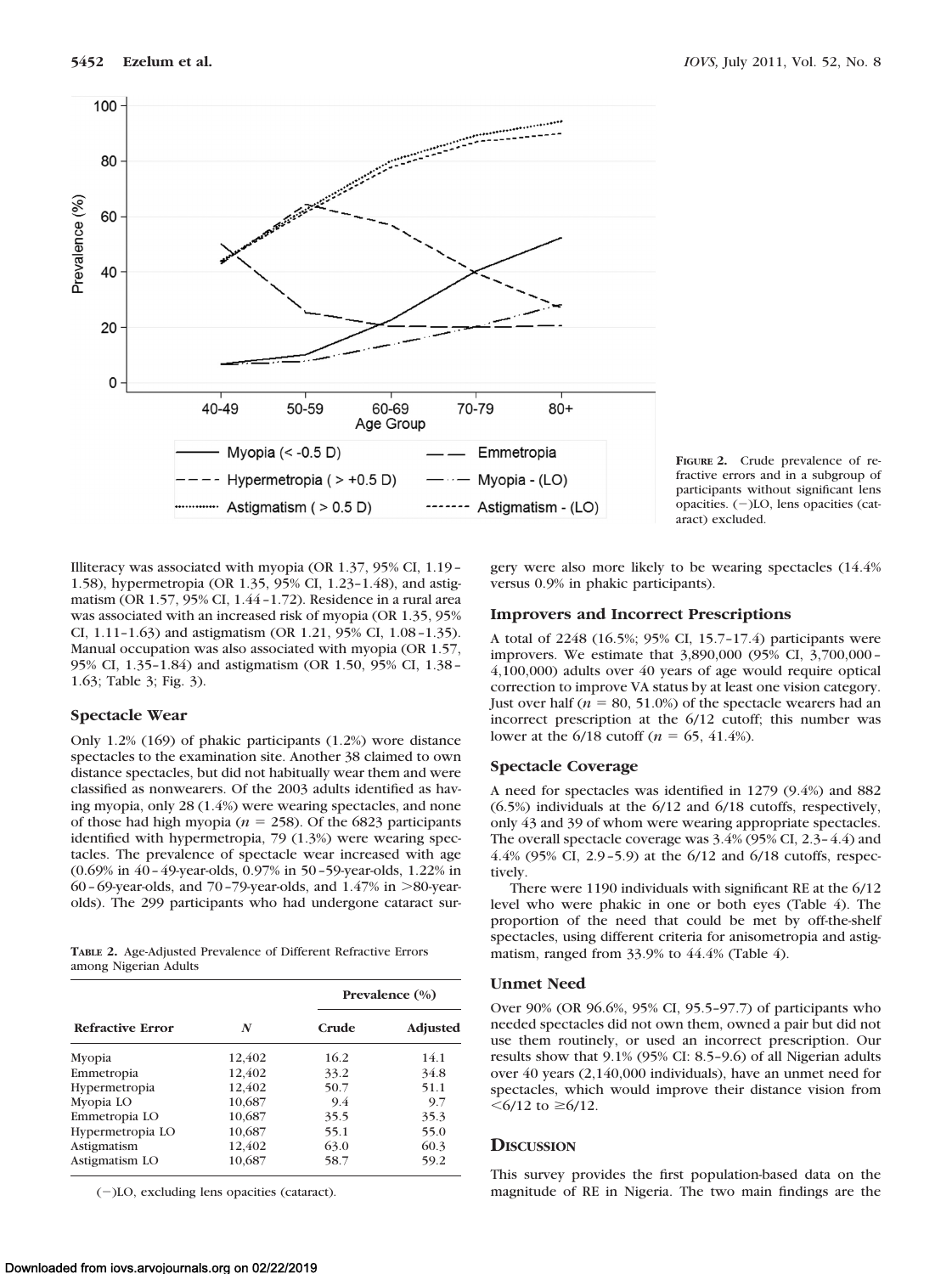|  |  |  |  | TABLE 3. Association of Different REs with Sociodemographic Factors, Excluding Lens Opacities |  |  |  |  |
|--|--|--|--|-----------------------------------------------------------------------------------------------|--|--|--|--|
|--|--|--|--|-----------------------------------------------------------------------------------------------|--|--|--|--|

|                  |                  |                  | Myopia                                                  |                                                           |                  | Hyperopia                                               |                                                           |                  | Astigmatism                                             |                                                           |  |
|------------------|------------------|------------------|---------------------------------------------------------|-----------------------------------------------------------|------------------|---------------------------------------------------------|-----------------------------------------------------------|------------------|---------------------------------------------------------|-----------------------------------------------------------|--|
| <b>Variables</b> | $\boldsymbol{N}$ | $\boldsymbol{n}$ | Univariate<br><b>Analysis OR</b><br>$(95\% \text{ CI})$ | Multivariate<br><b>Analysis OR</b><br>$(95\% \text{ CI})$ | $\boldsymbol{n}$ | Univariate<br><b>Analysis OR</b><br>$(95\% \text{ CI})$ | Multivariate<br><b>Analysis OR</b><br>$(95\% \text{ CI})$ | $\boldsymbol{n}$ | Univariate<br><b>Analysis OR</b><br>$(95\% \text{ CI})$ | Multivariate<br><b>Analysis OR</b><br>$(95\% \text{ CI})$ |  |
| Age group        |                  |                  |                                                         |                                                           |                  |                                                         |                                                           |                  |                                                         |                                                           |  |
| $40 - 49$        | 4717             | 310              | 1.0                                                     | 1.0                                                       | 2030             | 1.0                                                     | $1.0\,$                                                   | 2060             | $1.0\,$                                                 | 1.0                                                       |  |
| $50 - 59$        | 3192             | 248              | $1.2(1.0-1.4)$                                          | $1.1(1.0-1.4)$                                            | 2126             | $2.6(2.4-2.9)$                                          | $2.8(2.5-3.0)$                                            | 1966             | $2.1(1.9-2.3)$                                          | $2.0(1.8-2.2)$                                            |  |
| $60 - 69$        | 1907             | 262              | $2.3(1.9-2.7)$                                          | $2.1(1.7-2.5)$                                            | 1246             | $2.5(2.2-2.8)$                                          | $2.6(2.4-3.0)$                                            | 1485             | $4.5(4.0-5.2)$                                          | $4.2(3.7-4.9)$                                            |  |
| $70 - 79$        | 712              | 144              | $3.6(2.9-4.5)$                                          | $3.1(2.5-3.9)$                                            | 403              | $1.7(1.5-2.0)$                                          | $1.9(1.6-2.2)$                                            | 619              | $8.6(6.8-10.8)$                                         | $7.7(6.1-9.7)$                                            |  |
| $80+$            | 159              | 45               | $5.6(3.8-8.3)$                                          | $4.6(3.1-6.8)$                                            | 78               | $1.3(0.9-1.8)$                                          | $1.5(1.1-2.1)$                                            | 143              | $11.5(6.9-20.2)$                                        | $10.0(6.0-16.6)$                                          |  |
| <b>Sex</b>       |                  |                  |                                                         |                                                           |                  |                                                         |                                                           |                  |                                                         |                                                           |  |
| Female           | 5728             | 482              | 1.0                                                     | 1.0                                                       | 3479             | 1.0                                                     | 1.0                                                       | 3316             | 1.0                                                     |                                                           |  |
| Male             | 4959             | 527              | $1.3(1.1-1.5)$                                          | $1.2(1.1-1.5)$                                            | 2404             | $0.6(0.6-0.7)$                                          | $0.6(0.5-0.6)$                                            | 2957             | $1.1(1.0-1.2)$                                          |                                                           |  |
| Literacy         |                  |                  |                                                         |                                                           |                  |                                                         |                                                           |                  |                                                         |                                                           |  |
| Literate         | 5150             | 415              | 1.0                                                     | 1.0                                                       | 2636             | 1.0                                                     |                                                           | 2731             | 1.0                                                     | 1.0                                                       |  |
| Illiterate       | 5537             | 594              | $1.4(1.2-1.6)$                                          | $1.2(1.0-1.4)$                                            | 3247             | $1.3(1.2-1.5)$                                          |                                                           | 3542             | $1.6(1.4-1.7)$                                          | $1.2(1.1-1.3)$                                            |  |
| Residence        |                  |                  |                                                         |                                                           |                  |                                                         |                                                           |                  |                                                         |                                                           |  |
| Urban            | 2407             | 183              | 1.0                                                     |                                                           | 1363             | 1.0                                                     |                                                           | 1327             | 1.0                                                     |                                                           |  |
| Rural            | 8280             | 826              | $1.3(1.1-1.6)$                                          |                                                           | 4520             | $0.9(0.8-1.0)$                                          |                                                           | 4946             | $1.2(1.1-1.3)$                                          |                                                           |  |
| Occupation       |                  |                  |                                                         |                                                           |                  |                                                         |                                                           |                  |                                                         |                                                           |  |
| Nonmanual        | 4645             | 339              | 1.0                                                     | 1.0                                                       | 2555             | 1.0                                                     |                                                           | 2463             | 1.0                                                     | 1.0                                                       |  |
| Manual           | 5884             | 649              | $1.6(1.3-1.8)$                                          | $1.2(1.1-1.5)$                                            | 3234             | $1.0(0.9-1.1)$                                          |                                                           | 3699             | $1.5(1.4-1.6)$                                          | $1.2(1.1-1.3)$                                            |  |
| Other            | 157              | 21               | $2.0(1.2-3.2)$                                          | $1.2(0.7-2.1)$                                            | 93               | $1.2(0.7-2.1)$                                          |                                                           | 110              | $2.1(1.4-3.0)$                                          | $1.1(0.8-1.7)$                                            |  |

relatively low prevalence of myopia and the extremely low spectacle coverage. Data from studies undertaken in Asia, Europe, the Americas, and Australia are shown in Table 5 for comparison. The table contains only studies of adults conducted since 1985 that measured RE with reproducible methods.

Using autorefraction results and a VA cutoff of  $\leq 6/12$ , we estimate that there are 15,765,000 (95% CI, 15,530,000 – 16,001,000) adults with RE in Nigeria. Optical correction can potentially improve the vision of 4 million adults by one or more VA categories, and more than 2 million to normal levels of vision. Many of the remaining 2 million may require other interventions (i.e., cataract surgery).

The crude prevalence of myopia in Nigeria (16.2%) was lower than that in Asia (Pakistan, Bangladesh, India, Singapore, and Myanmar), $25,26,31-33$  but comparable to Western populations (Netherlands, United States, and Australia) $34,35,37$  and similar to the adult black population in Barbados (21.9%) (Table 5).<sup>39</sup> The prevalence of high myopia  $(2.1\%)$  was similar to the rate in white Australians aged  $40$  years and older,<sup>37</sup> higher



**FIGURE 3.** Prevalence of refractive error by place of residence, literacy, and sex.

than findings in the Baltimore Eye Study  $(1.4\%$  overall)<sup>35</sup> and in a study in Bangladesh  $(1.8\%)$ .<sup>26</sup> It is likely that these population differences are partly accounted for by a genetic mechanism for myopia, as demonstrated in multiple familial, familial aggregation, and twin studies that suggest the involvement of multiple genes rather than a single major gene effect. $40$  More data on the genetic basis of RE are needed from African populations.

The prevalence of myopia showed a steady increase with age, similar to reports from Pakistan<sup>25</sup> and Bangladesh.<sup>26</sup> Much of the myopia in older age groups was the result of cataract, and participants with significant LO accounted for 41.5% of all myopes. Effect of age on prevalence of myopia has been observed in other studies.<sup>25,26,31–39,41–46</sup> However, this agerelated trend was evident, even after participants with visually significant cataract were excluded. In contrast, most studies of Western populations show a decrease in prevalence of myopia with age, followed by an increase at older ages (J-shaped relationship).<sup>39</sup> There may be a U-shaped trend in Nigeria, with the decrease and subsequent increase in prevalence coming at earlier ages than Western populations. It would be instructive for future research in Nigeria to include refractive error in younger age groups as well, to elucidate the longitudinal changes and cohort effects that have been observed in other studies.<sup>42–45</sup> The men in our survey had a slightly higher prevalence of myopia than did the women, as has been reported in other studies.<sup>26,37,47-49</sup>

The prevalence of hypermetropia (50.7%) was considerably higher than that in most Asian studies, being closer to that in populations of predominantly European or African descent. The relationship between hypermetropia and age showed a pattern similar that in to studies from Asia and<br>Barbados,<sup>25–27,31,33,39,49</sup> with a rise to maximum levels in the 50- to 59-year-old group, followed by a decline in later years. Hypermetropia prevalence was significantly higher in women (55.6% versus 44.7%), which has been observed elsewhere.<sup>26,31,37,39,50</sup>

Astigmatism was prevalent in 63.0% (58.7%, after excluding those with visually significant cataract). Many studies of RE have not examined the prevalence of astigmatism. The prevalence in our survey was similar to findings from South India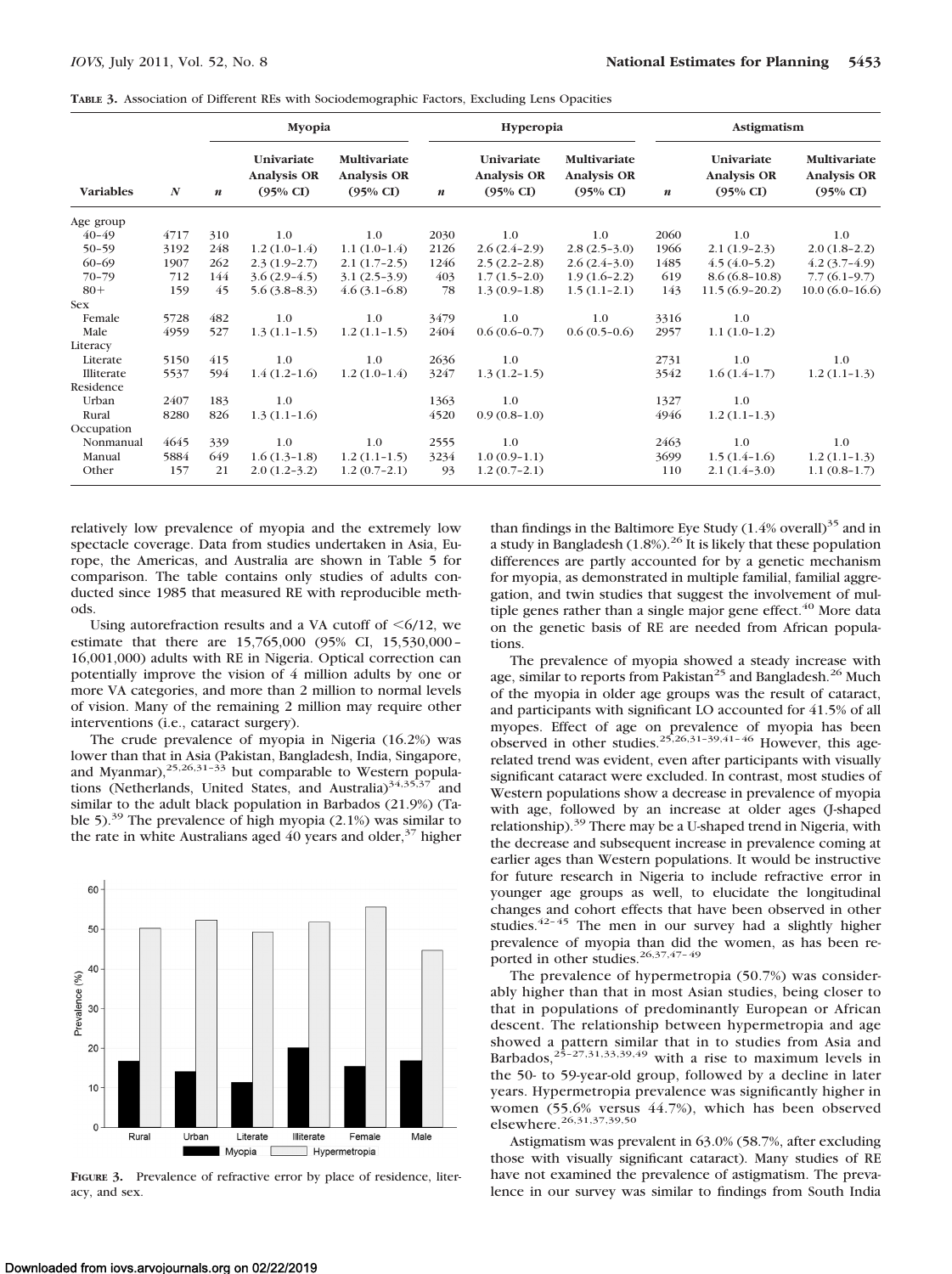**TABLE 4.** Proportion of Need for Spectacle Correction at the 6/12 Level That Could Be Met by Off-the-Shelf Spectacles, Using Different Criteria for Anisometropia and Astigmatism

|                     |      | $\leq$ 1D SE and $\leq$ 1D cyl |               |                  | $≤1.5$ DSE and $≤1.5$ D cyl |               |                  | $\leq$ 2D SE and $\leq$ 1.25D<br><b>cyl</b> |               |
|---------------------|------|--------------------------------|---------------|------------------|-----------------------------|---------------|------------------|---------------------------------------------|---------------|
| Age Group           | n    | $\leq1D$                       | $\frac{0}{0}$ | $\boldsymbol{n}$ | $\leq 1.5D$                 | $\frac{0}{0}$ | $\boldsymbol{n}$ | $\leq$ 2D                                   | $\frac{0}{0}$ |
| $40-49$ years       | 138  | 43                             | 31.2          | 138              | 31                          | 22.5          | 138              | 46                                          | 33.3          |
| $50-59$ years       | 278  | 105                            | 37.8          | 278              | 88                          | 31.7          | 278              | 114                                         | 41.0          |
| $60-69$ years       | 393  | 170                            | 43.3          | 393              | 139                         | 35.4          | 393              | 172                                         | 43.8          |
| 70-79 years         | 285  | 111                            | 39.0          | 285              | 100                         | 35.1          | 285              | 133                                         | 46.7          |
| $80 + \text{years}$ | 96   | 37                             | 38.5          | 96               | 45                          | 46.9          | 96               | 63                                          | 65.6          |
| Total               | 1190 | 466                            | 39.2          | 1190             | 403                         | 33.9          | 1190             | 528                                         | 44.4          |

Criteria were anisometropia (SE) and astigmatism in one or both eyes.

(60.4% and 59.1% in rural and urban participants in Tamilnadu, respectively).<sup>49</sup>

Participants who were illiterate were more likely to be myopic or hypermetropic and to have astigmatism. Participants with manual occupations and those living in rural areas were also more likely to be myopic and have astigmatism. Some of these findings contrast with other populationbased studies, which have shown associations between myopia, higher education levels, professional occupations and residence in urban areas<sup>25,26,32</sup>,33,40,43,46,48,51 (in support of the use–abuse theory of myopia). There are, however, exceptions to these trends: The Baltimore Eye Study showed that the association between years of education and myopia was stronger for white persons than for black persons,<sup>35</sup> the Chennai Study (India) showed a higher prevalence of myopia in participants living in rural areas,<sup>49</sup> and the Bangladesh study showed a significantly lower risk of myopia with literacy, urban living, and nonmanual occupation.<sup>26</sup> This variability in findings suggests that the risk factors for myopia are context specific, and that time spent outdoors may be the more important environmental variable in myopia in some populations.<sup>52</sup>

The leptokurtosis and negative skewness of the distribution of spherical equivalent RE in this population was similar to that in other studies.<sup>25,26,31-33,40,50,53</sup> After participants with significant LO were excluded, the mean spherical equivalent was +0.67 D, the same as Australians aged  $\geq$ 49 years,<sup>54</sup> but different from adults aged  $\geq 40$  years in Bangladesh (-0.19 D),<sup>26</sup> Pakistan  $(-0.4 \text{ D})$ ,<sup>25</sup> and Myanmar  $(-1.3 \text{ D})$ .<sup>32</sup>

Spectacle coverage rates were significantly lower than reported among similar age groups in Bangladesh  $(3.0\%)$ ,<sup>27</sup> Pakistan  $(6.2\%)$ ,<sup>25</sup> and India  $(17.4\%)$ ,<sup>31</sup> although it should be appreciated that the definition of "unmet need" for spectacles does not necessarily equate with demand for correction. None of the participants with high myopia were wearing spectacles. Incorrect prescriptions were common among the few wearing spectacles, with just over half improving by  $\geq 1$  VA category with best correction. This suggests a need to improve both quality and affordability of optical and refractive services in Nigeria. Over one third of the need for distance correction among individuals who were phakic in one or both eyes could be met by off-the-shelf spectacles.

Limitations of this study include possible overestimation of myopia in younger participants, as autorefraction was not performed after cycloplegia. The analysis used refractive data from the right eye, which is in keeping with several other studies,  $26,32,33$  but differs from some studies that included the worse eye in their analyses.<sup>25,45,49</sup> Younger males were underrepresented, as they were more likely to be at work at the time of examination, which may have led to a slight overestimation of refractive error. The MM lensgrading system was used to provide some data on lens opacities in all participants, regardless of their visual acuity. Individuals undergoing full ophthalmic examination had their lenses graded using LOCS III.<sup>55,56</sup> finally, presbyopia, and anisometropia were not addressed.

This is the first population-based, national RE survey in Africa, to the authors' knowledge. The distribution of RE in

**TABLE 5.** Summary of Results from Selected Population-Based Refractive Error Studies

| Study        | Country                     | Sample<br><b>Size</b> | Age Group<br>(y) | Myopia                 | <b>High Myopia</b>         | <b>Hypermetropia</b> | Astigmatism       |
|--------------|-----------------------------|-----------------------|------------------|------------------------|----------------------------|----------------------|-------------------|
| <b>NBVIS</b> | Pakistan <sup>25</sup>      | 14.490                | $\geq 30$        | $<-0.5G$ ; 36.5        | $\le$ -5.0D: 4.6           | $>0.5D$ ; 27.1       | $>0.75D$ : 27.1   |
| <b>NBLVS</b> | Bangladesh <sup>26</sup>    | 11.624                | $\geq 30$        | $\leq$ -0.5D: 22.1     | $\le$ -5.0D: 1.8           | >0.5D: 20.6          | $>0.5D$ ; 34.6    |
| <b>APEDS</b> | Indi $a^{31}$               | 10.293                | $\geq 40$        | $<-0.5D: 34.6$         | $\le -5.0$ D: 4.5          | $>0.5D$ : 18.4       | $>0.5D$ ; 37.6    |
| <b>MES</b>   | Myanmar <sup>32</sup>       | 1.863                 | $\geq 40$        | $\leq -1.0$ D: 42.7    | $\leq -6.0$ D: 6.5         | >1.0D:15.0           | $>1.0D$ ; 30.6    |
| <b>SMES</b>  | Singapore <sup>33</sup>     | 2,974                 | $40 - 80$        | $<-0.5D:38.7$          | $\le -5.0$ D: 3.9          | $>0.5D$ ; 27.4       | $<-0.5D$ ; 33.3   |
| <b>RES</b>   | Netherlands <sup>34</sup>   | 6.543                 | $\geq 55$        | $\leq 1.0$ D: 17.6     | $\le$ -5.0D; 4.0           | $≥3.0D$ ; 17.6       | Not studied       |
| <b>BES</b>   | United States <sup>35</sup> | 5,036                 | $\geq 40$        | $\leq$ -0.5D; 19.4 (B) | $\leq -6.0D$ ; 0.0-1.4 (B) | >0.5D                | >0.5D             |
|              |                             |                       |                  |                        |                            | $(41.0 \text{ (B)}$  | $15.8 - 38.3$ (B) |
|              |                             |                       |                  | $28.1 \, (\mathrm{W})$ | $1.3 - 2.5$ (W)            | $43.9 \, \text{W}$   | $24.4 - 48.9$ (W) |
| <b>BDES</b>  | United States <sup>36</sup> | 4.533                 | $43 - 84$        | $<-0.5D:26.2$          | $\le -5.0$ D; 3.8          | >0.5D:49             | Not studied       |
| <b>MVIP</b>  | Australia <sup>37</sup>     | 4.744                 | $\geq 40$        | $<-0.5D:17.0$          | $\le -5.0$ D: 2.1          | $>0.5D$ ; 37.0       | Not studied       |
| <b>BMES</b>  | Australia <sup>38</sup>     | 3.654                 | 49-97            | $<-0.5D$ : 15.0        | $\leq -4.0$ D: 3.0         | $>0.5D$ ; 57.0       | $>1.0D$ ; 37.0    |
| <b>BdES</b>  | Barbados <sup>39</sup>      | 4,709                 | $\geq 40$        | $<-0.5D$ ; 21.9        | Not studied                | $>0.5D$ ; 46.9       | Not studied       |

Data are expressed as the spherical equivalent in diopters and the prevalence (%). NBVIS, National Blindness and Visual Impairment Survey; NBLVS, National Blindness and Low Vision Survey; APEDS, Andhra Pradesh Eye Disease Study; MES, Meiktila Eye Study; SMES, Singapore Malay Eye Survey; RES, Rotterdam Study; BES, Baltimore Eye Study; BDES, Beaver Dam Eye Study; MVIP, Melbourne Visual Impairment Project; BMES, Blue Mountains Eye Study; BdES, Barbados Eye Study; (B), black; (W), white participants.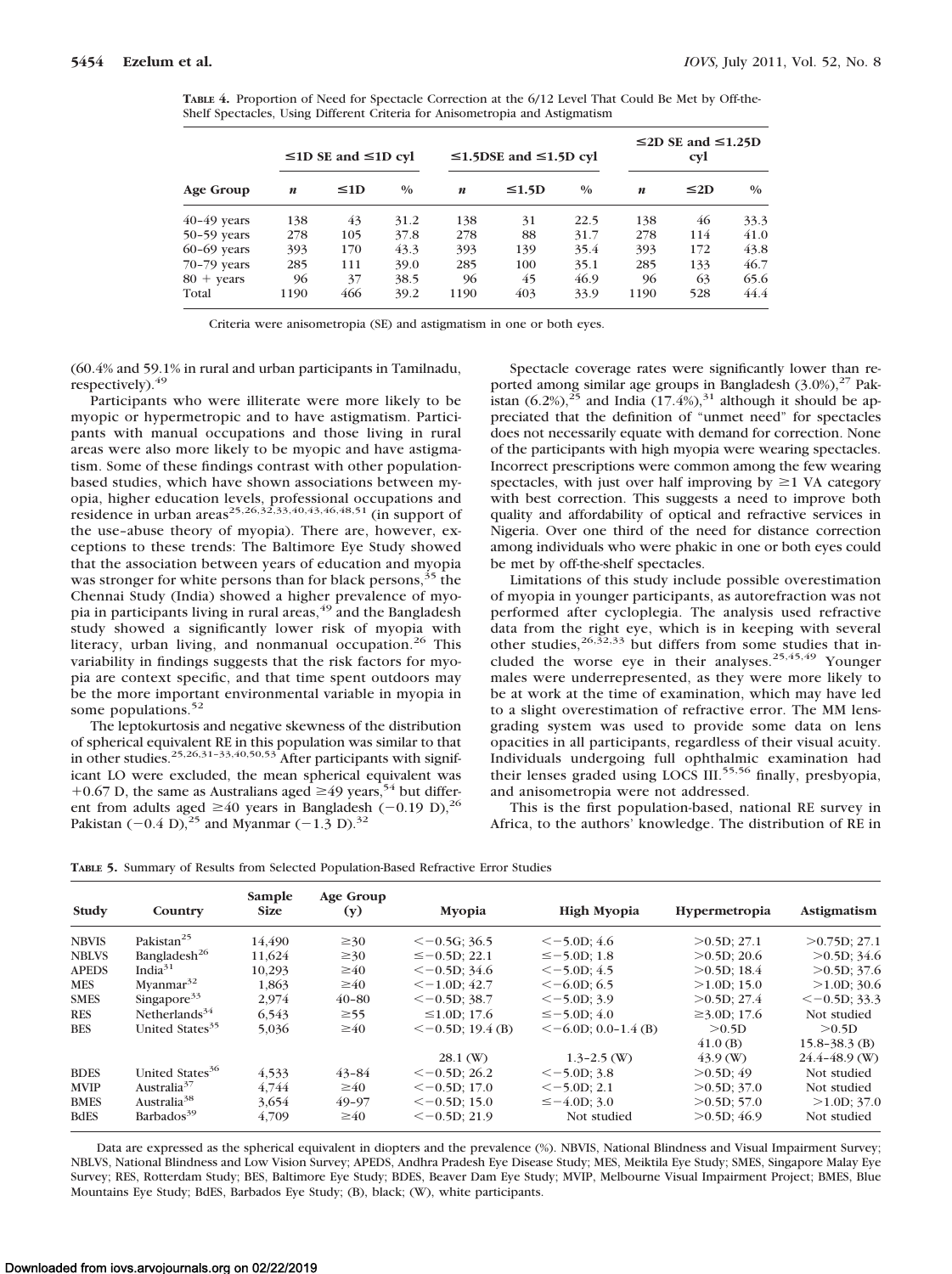Nigeria appears closer to that of white and black populations in Europe and America, and differs from Asian populations. Findings indicate a low prevalence of myopia in Nigeria, exceedingly low spectacle coverage, a large unmet need for spectacles, and a need to improve the quality, access and affordability of optical and refractive services—a VISION2020 priority.

#### *Acknowledgments*

The authors thank Oye Quaye for managing the finances for the study; Auwal Shehu and Dania Charles for data entry; and the teams of ophthalmic nurses, enumerators, and interviewers in the six geopolitical zones who assisted in data collection.

## *References*

- 1. Foster A, Resnikoff S. The impact of Vision 2020 on global blindness. *Eye.* 2005;19:1133–1135.
- 2. Resnikoff S, Pascolini D, Mariotti SP, Pokharel GP. Global magnitude of visual impairment caused by uncorrected refractive errors in 2004. *Bull World Health Organ.* 2008;86:63–70.
- 3. Lewallen S, Courtright P. Blindness in Africa: present situation and future needs. *Br J Ophthalmol.* 2001;85:897–903.
- 4. U.S. Census Bureau. International Data Base (IDB).Error! Hyperlink reference not valid.http://www.census.gov/cgi-bin/ipc/idbrank. pl. Accessed March 9, 2009.
- 5. Rabiu MM. Prevalence of blindness and low vision in north central, Nigeria. *West Afr J Med.* 2008;27:238 –244.
- 6. Adeoti CO. Prevalence and causes of blindness in a tropical African population. *West Afr J Med.* 2004;23:249 –252.
- 7. Fafowora OF. Prevalence of blindness in a rural ophthalmically underserved Nigerian community. *West Afr J Med.* 1996;15:228 – 231.
- 8. Abdu L. Prevalence and causes of blindness and low vision in Dambatta local government area, Kano State, Nigeria. *Niger J Med.* 2002;11:108 –112.
- 9. Nwosu SN. Ocular problems of young adults in rural Nigeria. *Int Ophthalmol.* 1998;22:259 –263.
- 10. Nwosu SN. Low vision in persons aged 50 and above in the onchocercal endemic communities of Anambra State, Nigeria. *West Afr J Med.* 2000;19:216 –219.
- 11. Onakpoya OH, Adeoye AO, Akinsola FB, Adegbehingbe BO. Prevalence of blindness and visual impairment in Atakunmosa West Local Government area of southwestern Nigeria. *Tanzan Health Res Bull.* 2007;9:126 –131.
- 12. Patrick-Ferife G, Ashaye AO, Qureshi BM. Blindness and low vision in adults in Ozoro, a rural community in Delta State, Nigeria. *Niger J Med.* 2005;14(4):390 –395.
- 13. Okoye OI, Umeh RE. Eye health of industrial workers in Southeastern Nigeria. *West Afr J Med.* 2002;21:132–137.
- 14. Ashaye AO, Asuzu MC. Ocular findings seen among the staff of an institution in Lagos, Nigeria. *West Afr J Med.* 2005;24:96 –99.
- 15. Scott SC, Ajaiyeoba AI. Eye diseases in general out-patient clinic in Ibadan. *Niger J Med.* 2003;12:76 – 80.
- 16. Nwosu SN. Blindness and visual impairment in Anambra State, Nigeria. *Trop Geogr Med.* 1994;46:346 –349.
- 17. Umeh RE. The causes and profile of visual loss in an onchocerciasis-endemic forest-savanna zone in Nigeria. *Ophthalmic Epidemiol.* 1999;6:303–315.
- 18. Adeoti CO, Egbewale BE. Refractive errors in Mercyland Specialist Hospital, Osogbo, Western Nigeria. *Niger Postgrad Med J.* 2008; 15:116 –119.
- 19. Adeoye AO, Omotoye OJ. Eye disease in Wesley Guild Hospital, Ilesa, Nigeria. *Afr J Med Med Sci.* 2007;36:377–380.
- 20. Bekibele CO, Fawole OI, Bamgboye AE, Adekunle LV, Ajayi R, Baiyeroju AM. Prevalence of refractive error and attitude to spectacle use among drivers of public institutions in Ibadan, Nigeria. *Ann Afr Med.* 2007;6:26 –30.
- 21. Hyman L. Myopic and hyperopic refractive error in adults: an overview. *Ophthalmic Epidemiol.* 2007;14:192–197.
- 22. Kyari F, Gudlavalleti MVS, Sivsubramaniam S, et al. Prevalence of blindness and visual impairment in Nigeria: The National Blindness and Visual Impairment Survey. *Invest Ophthalmol Vis Sci.* 2009; 50:2033–2039.
- 23. Abdull MM, Sivasubramaniam S, Murthy GV, et al. Causes of blindness and visual impairment in Nigeria: the Nigeria National Blindness and Visual Impairment Survey. *Invest Ophthalmol Vis Sci.* 2009;50:4114 – 4120.
- 24. Dineen B, Gilbert CE, Rabiu M, et al. The Nigerian national blindness and visual impairment survey: rationale, objectives and detailed methodology. *BMC Ophthalmol.* 2008;8:17.
- 25. Shah SP, Jadoon MZ, Dineen B, et al. Refractive errors in the adult Pakistani population: the national blindness and visual impairment survey. *Ophthalmic Epidemiol.* 2008;15:183–190.
- 26. Bourne RR, Dineen BP, Ali SM, Noorul Huq DM, Johnson GJ. Prevalence of refractive error in Bangladeshi adults: results of the National Blindness and Low Vision Survey of Bangladesh. *Ophthalmology.* 2004;111:1150 –1160.
- 27. Bourne RR, Dineen BP, Huq DM, Ali SM, Johnson GJ. Correction of refractive error in the adult population of Bangladesh: meeting the unmet need. *Invest Ophthalmol Vis Sci.* 2004;45:410 – 417.
- 28. Rosser DA, Laidlaw DA, Murdoch IE. The development of a "reduced logMAR" visual acuity chart for use in routine clinical practice. *Br J Ophthalmol.* 2001;85:432– 436.
- 29. Mehra V, Minassian DC. A rapid method of grading cataract in epidemiological studies and eye surveys. *Br J Ophthalmol.* 1988; 72:801– 803.
- 30. WHO. WHO coding instructions for the WHO/PBL eye examination record (version III). Geneva: WHO; 1988: PBL/88.1.
- 31. Krishnaiah S, Srinivas M, Khanna RC, Rao GN. Prevalence and risk factors for refractive errors in the South Indian adult population: The Andhra Pradesh Eye disease study. *Clin Ophthalmol.* 2009;3: 17–27.
- 32. Gupta A, Casson RJ, Newland HS, et al. Prevalence of refractive error in rural Myanmar: the Meiktila Eye Study. *Ophthalmology.* 2008;115:26 –32.
- 33. Saw SM, Chan YH, Wong WL, et al. Prevalence and risk factors for refractive errors in the Singapore Malay Eye Survey. *Ophthalmology.* 2008;115:1713–1719.
- 34. Hofman A, Grobbee DE, de Jong PT, van den Ouweland FA. Determinants of disease and disability in the elderly: the Rotterdam Elderly Study. *Eur J Epidemiol.* 1991;7:403– 422.
- 35. Katz J, Tielsch JM, Sommer A. Prevalence and risk factors for refractive errors in an adult inner city population. *Invest Ophthalmol Vis Sci.* 1997;38:334 –340.
- 36. Wang Q, Klein BE, Klein R, Moss SE. Refractive status in the Beaver Dam Eye Study. *Invest Ophthalmol Vis Sci.* 1994;35: 4344 – 4347.
- 37. Wensor M, McCarty CA, Taylor HR. Prevalence and risk factors of myopia in Victoria, Australia. *Arch Ophthalmol.* 1999;117:658 – 663.
- 38. Attebo K, Ivers RQ, Mitchell P. Refractive errors in an older population: the Blue Mountains Eye Study. *Ophthalmology.* 1999; 106:1066 –1072.
- 39. Wu SY, Nemesure B, Leske MC. Refractive errors in a black adult population: the Barbados Eye Study. *Invest Ophthalmol Vis Sci.* 1999;40:2179 –2184.
- 40. Young TL, Metlapally R, Shay AE. Complex trait genetics of refractive error. *Arch Ophthalmol.* 2007;125:38 – 48.
- 41. Dandona R, Dandona L, Naduvilath TJ, Srinivas M, McCarty CA, Rao GN. Refractive errors in an urban population in Southern India: the Andhra Pradesh Eye Disease Study. *Invest Ophthalmol Vis Sci.* 1999;40:2810 –2818.
- 42. Lee KE, Klein BE, Klein R. Changes in refractive error over a 5-year interval in the Beaver Dam Eye Study. *Invest Ophthalmol Vis Sci.* 1999;40:1645–1649.
- 43. Wu SY, Yoo YJ, Nemesure B, Hennis A, Leske MC. Nine-year refractive changes in the Barbados Eye Studies. *Invest Ophthalmol Vis Sci.* 2005;46:4032– 4039.
- 44. Lee KE, Klein BE, Klein R, Wong TY. Changes in refraction over 10 years in an adult population: the Beaver Dam Eye study. *Invest Ophthalmol Vis Sci.* 2002;43:2566 –2571.